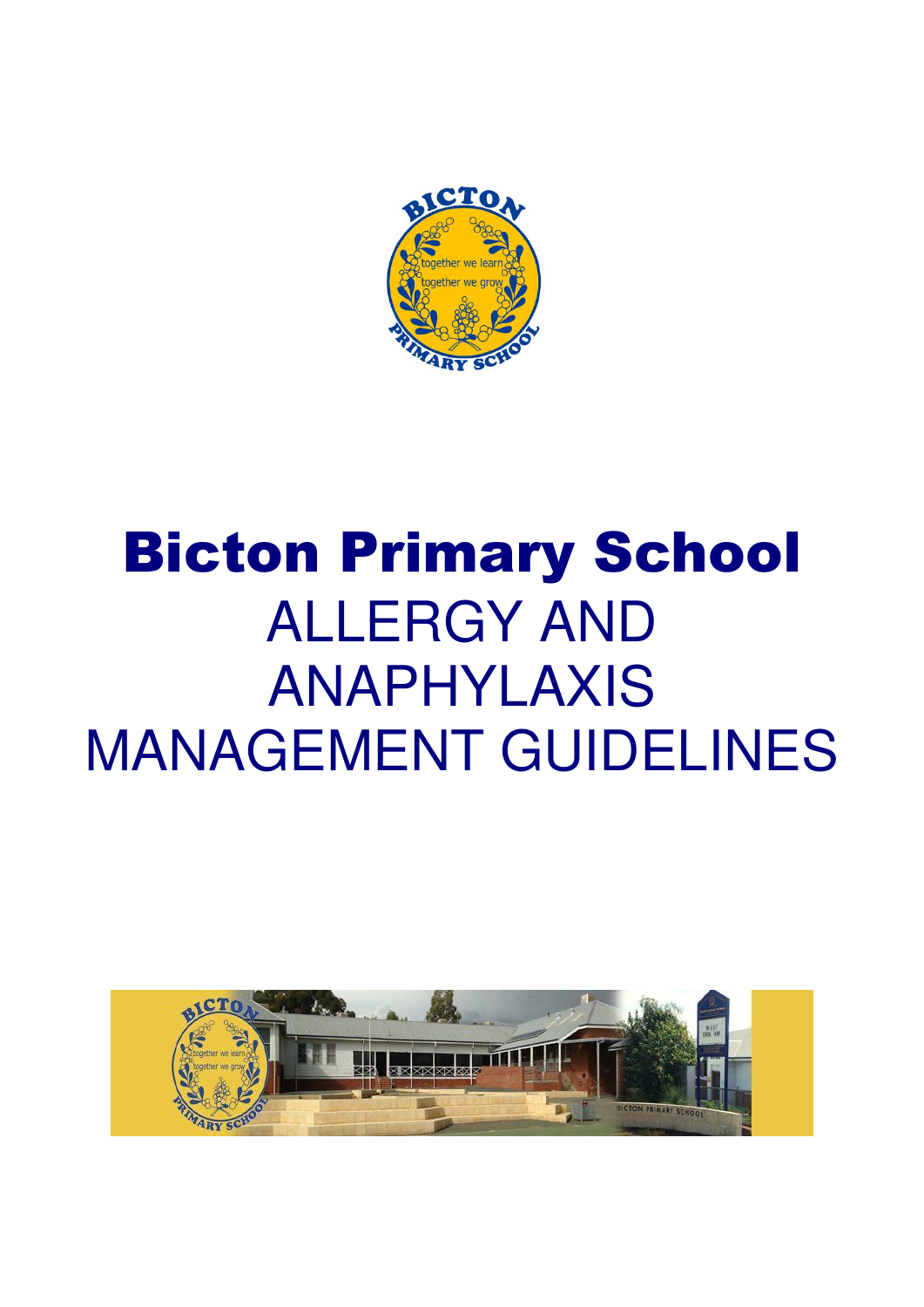# **BICTON PRIMARY SCHOOL ALLERGY AND ANAPHYLAXIS MANAGEMENT GUIDELINES**

Allergy and Anaphylaxis Management Guidelines: An Allergy Aware School

## **RATIONALE**

Bicton Primary School has implemented this 'Allergy Aware Guidelines' to ensure that students, staff and parents are familiar with some common serious allergies and how to manage an allergic reaction. While this guidelines indicates that every effort is made to reduce the risks associated with allergies, *it cannot be guaranteed* that a school is 'free' of any particular product. Staff and parents/guardians need to be made aware that it is not possible to achieve a completely allergen-free environment in an environment that is open to the general community. Adults should not become complacent that an allergen has been eliminated from the environment. Instead Bicton Primary School recognises the need to adopt a range of procedures and risk minimisation strategies to reduce the risk of a child having an anaphylactic reaction, including strategies to minimise the presence of the allergen in their immediate environment (Anaphylaxis Management Guidelines for Western Australian Schools, Government of Western Australia, 2009).

#### **INTRODUCTION AND BACKGROUND INFORMATION**

Anaphylaxis is a severe and sudden allergic reaction. It occurs when a person is exposed to an allergen (such as food or an insect bite). Although death is rare, an anaphylactic reaction always requires an emergency response. Prompt treatment with injected adrenaline may halt progression and can be lifesaving. Fortunately, anaphylactic reactions are usually preventable by implementing strategies for avoiding allergens. One in two hundred people in the general population are at risk of anaphylaxis (Royal Children's Hospital EpiPen Training Manual, July 2004).

#### **Common allergens for anaphylaxis are:**

- Foods (peanuts and tree nuts, shellfish and fish, milk, egg, strawberries).
- Insect bites (bees, wasps, jumper ants).
- Medications (antibiotics, aspirin).
- Latex (rubber gloves, balloons, swimming caps).

Children who are highly allergic to any of the above allergens are at risk of anaphylaxis if exposed. Those who have had a previous anaphylactic reaction are at increased risk. Reactions usually begin within minutes of exposure and can progress rapidly at any time over a period of two hours. A student at risk of anaphylaxis will often recognise the early symptoms of an allergic reaction before any other signs are observable.

#### **Common symptoms are:**

- Flushing and/or swelling of the face.
- Itching and/or swelling of the lips, tongue or mouth.
- Itching and/or a sense of tightness in the throat, hoarseness, difficulty in breathing and/or swallowing.
- Hives, itchy rash, and/or swelling about the face, body or extremities.
- Nausea, abdominal cramps, vomiting; shortness of breath, repetitive coughing and/or wheezing.
- Faint, rapid pulse, low blood pressure.
- Pale and floppy (young children).
- Light headedness, feeling faint, collapse.
- Distress, anxiety and a sense of dread.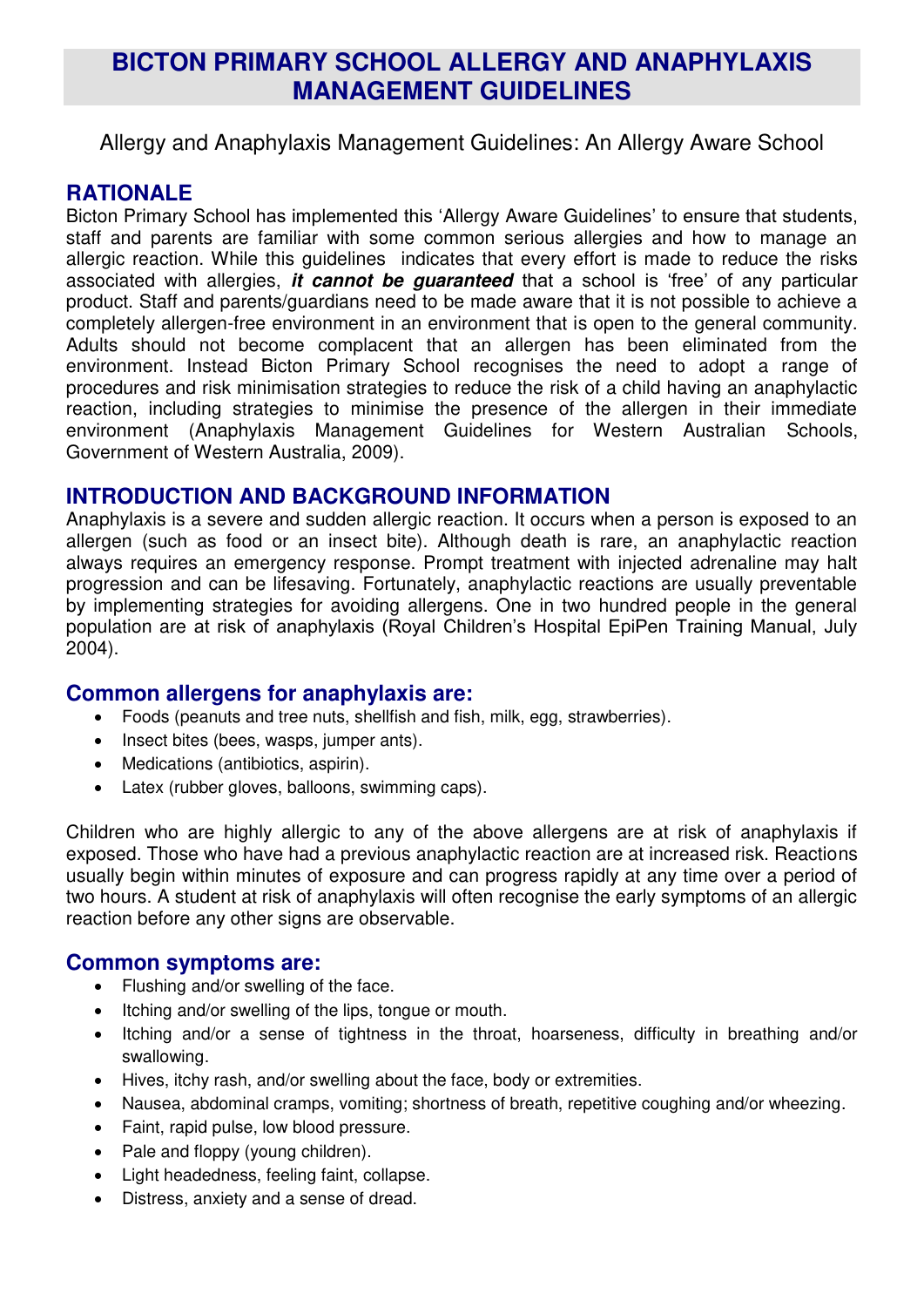# **Individual Anaphylaxis Health Care Plans**

The principal will ensure that an Individual Anaphylaxis Health Care Plan (IAHCP) is developed in consultation with the student's parents/guardians, for any student who has been diagnosed by a medical practitioner as being at risk of anaphylaxis. The IAHCP will be in place as soon as practicable after the student is enrolled and where possible before their first day of school. The student's IAHCP will be reviewed, in consultation with the student's parents/guardians:

- Annually, and as applicable.
- If the student's condition changes.
- Immediately after the student has an anaphylactic reaction.

Parents should be aware that a student's details, including information about the severe allergy, their photos, and the IAHCP will be recorded on Bicton Primary School's Integris as a reference point for teaching staff to ensure they can provide the best possible care in cases of emergency. Medications will be held in the Medical Room for Years 1-6 students or be kept in the classroom for students in Kindergarten and Pre-Primary. Additional EpiPens are always available in the Medical Room. Student's IAHCP will be displayed in the Medical Room and classroom.

#### **Parent Responsibilities**

Parents/guardians of a child at risk of anaphylaxis shall:

- Inform staff, either on enrolment or on diagnosis, of their child's allergies.
- Provide staff with the ASCIA Action Plan and written consent to use the EpiPen in line with this plan.
- Provide office staff with an EpiPen for their child and replace when expired.
- Assist staff by offering information and answering any questions regarding their child's allergies.
- Notify the staff of any changes to their child's allergy status and provide a new ASCIA Action Plan in accordance with these changes.
- Communicate all relevant information and concerns to staff; for example, any matter relating to the health of their child.

# **Responsibilities and Strategies to Avoid Allergen Exposure**

Bicton Primary School will take all reasonable measures open to it to minimise allergen exposure to students and members of the school community. The school will make student medical information and the IAHCP that have been supplied by parents available to supervising staff. School staff should make themselves familiar with the medical information relating to students under their supervision as recorded on Integris.

#### **Staff Training**

Bicton Primary School trains all staff in the use of EpiPens and in the signs and symptoms of allergic reactions. Teaching staff are also trained to ensure that coverage is provided for students, especially in relation to co-curricular activities.

'Sharing Lunches Discussions' are held with relevant classes/groups about the importance of students eating their own food and not sharing.

# **Medication, Allergies and Students Taking Administered Medication**

- Inform school community of the policy about administration of medications and monitor implementation of this policy and procedure.
- Educate students and peers about medication allergies and the importance of taking medication prescribed only for them.
- Implement effective procedures for administering prescribed medications at school.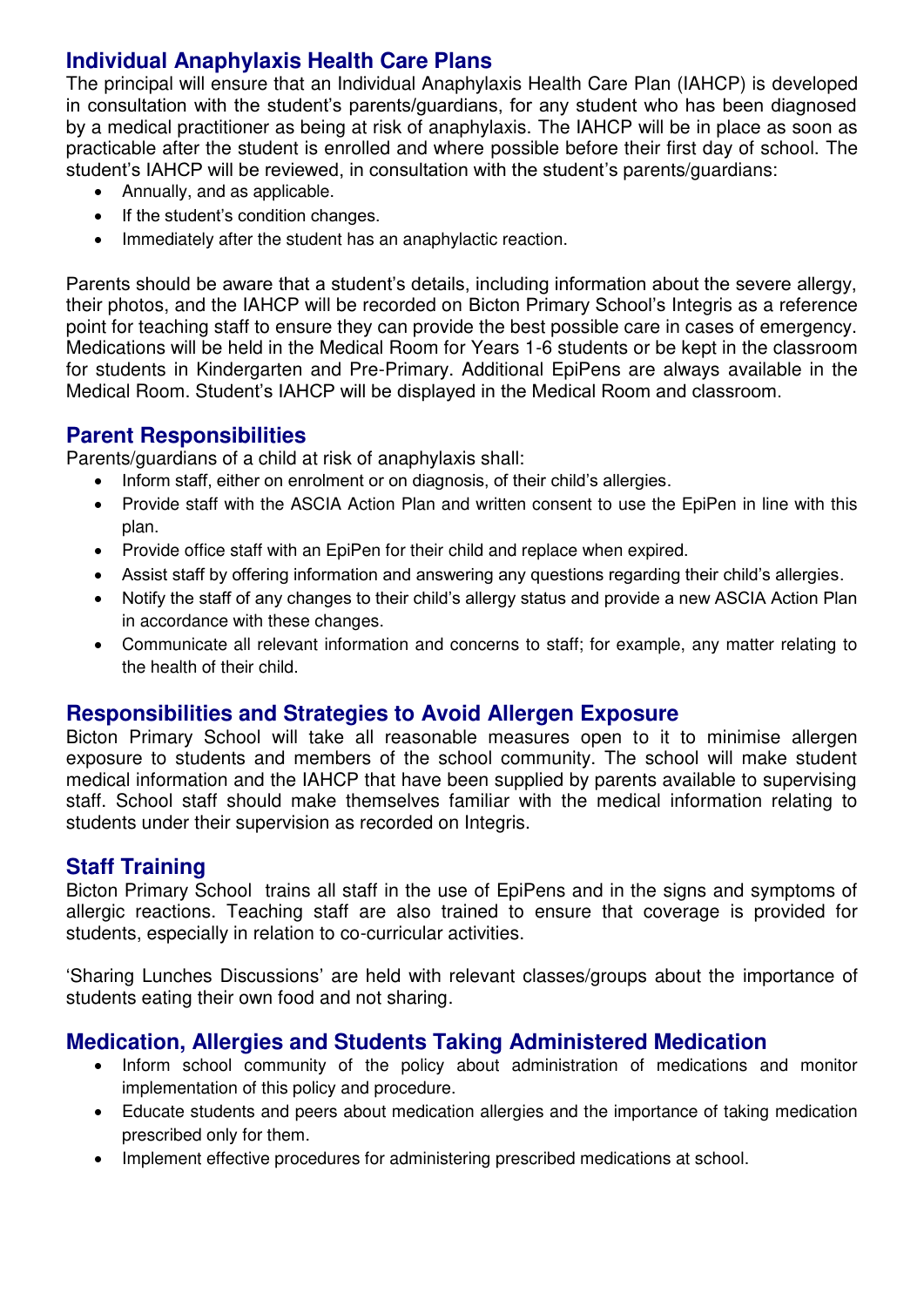#### **Latex Allergies**

Avoid use of party balloons and contact with swimming caps and latex gloves.

#### **Science, Arts, Design and Technologies and Cooking**

Careful planning of Art, Design and Technologies and Science classes will be done by teachers to attempt the removal of risk food items for classes with students who have an ASCIA Action Plan. Art items can also be risk items (egg cartons, milk containers, peanut butter jars, cereal boxes). Teachers and school staff need to exercise 'Duty of Care' and ensure risk minimization in these activities, experiments and lessons.

#### **Staff Training and Emergency Response**

In an emergency, all staff members have a duty of care. Staff use common sense, which dictates that in an emergency, while they should not act beyond their capabilities and qualifications, they are expected to do what they can to take appropriate action.

Teachers and other school staff members who have contact with the student at risk of anaphylaxis undertake training in anaphylaxis management including how to respond in an emergency. At other times while the student is under the care or supervision of the school, including excursions, playground duty, camps and special event days, the principal must ensure that there is a sufficient number of staff present who have up to date training and know how to recognise, prevent and treat anaphylaxis. Training will be provided to these staff as soon as practicable after the student enrols.

Wherever possible, training will take place before the student's first day at school. Where this is not possible, an interim plan will be developed in consultation with the student's parents/guardians. The school's first aid procedures and student's IAHCP will be followed when responding to an anaphylactic reaction.

#### **Staff responsible for the child at risk of anaphylaxis shall:**

- Ensure a copy of the child's IAHCP is visible to all staff, including relief staff.
- Follow the child's IAHCP in the event of an allergic reaction, which may progress to anaphylaxis
- In the situation where a child who has not been diagnosed as allergic, but who appears to be having an anaphylactic reaction:
	- $\checkmark$  Call an ambulance immediately by dialling 000.
	- $\checkmark$  Commence first aid measures.
	- $\checkmark$  Contact the parent/guardian.
	- $\checkmark$  Contact the person to be notified in the event of illness if the parent/quardian cannot be contacted.
- Practise EpiPen administration procedures using an EpiPen trainer and anaphylaxis scenarios annually
- Ask all parents/guardians as part of the enrolment procedure, prior to their child's attendance at the school, whether the child has allergies and document this information on the child's enrolment record. If the child has allergies, ask the parents/guardians to provide an ASCIA Action Plan signed by a Doctor.
- Liaise with office staff and the principal to ensure that parents/guardians provide an anaphylaxis action plan signed by the child's Doctor and an EpiPen while the child is enrolled at Bicton Primary School.
- Ensure that the EpiPen is stored in a location that is known to all staff, including relief staff; easily accessible to adults (not locked away); inaccessible to children; and away from direct sources of heat.
- Ensure that the EpiPen for each child at risk of anaphylaxis is carried by a trained adult on excursions that this child attends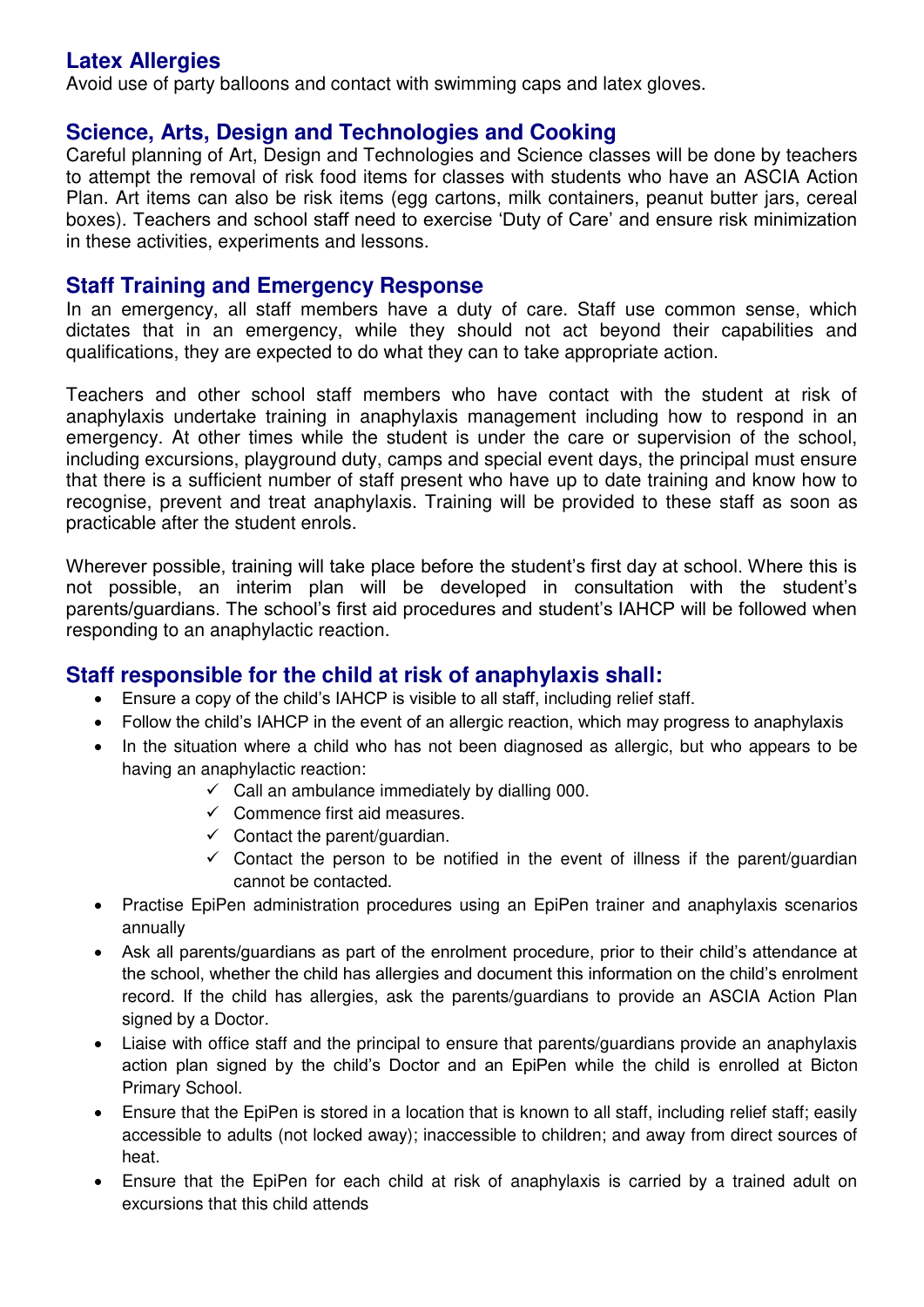• Regularly check the EpiPen expiry date. (The manufacturer will only guarantee the effectiveness of the EpiPen to the end of the nominated expiry month)

## **Risk Minimisation**

The key to prevention of anaphylaxis is the identification of allergens and prevention of exposure to them. The school can employ a range of practical prevention strategies to minimise exposure to known allergens. The table below provides examples of risk minimisation strategies.

| <b>Setting</b>    | <b>Consideration</b>                                                                                                                                                |
|-------------------|---------------------------------------------------------------------------------------------------------------------------------------------------------------------|
| <b>Classroom</b>  | Display a copy of the student's IAHCP in the classroom.<br>$\bullet$                                                                                                |
|                   | Liaise with parents/guardians about food related activities ahead of time.<br>$\bullet$                                                                             |
|                   | Use non-food treats where possible. If food treats are used in class, it is<br>$\bullet$                                                                            |
|                   | recommended that parents/guardians provide a box of safe treats for the                                                                                             |
|                   | student at risk of anaphylaxis. Treat boxes should be clearly labelled. Treats                                                                                      |
|                   | for the other students in the class should be consistent with the school's                                                                                          |
|                   | allergen minimisation strategies                                                                                                                                    |
|                   | Never give food from outside sources to a student who is at risk of                                                                                                 |
|                   | anaphylaxis.                                                                                                                                                        |
|                   | Be aware of the possibility of hidden allergens in cooking, design and                                                                                              |
|                   | technologies, science and art classes (e.g. egg or milk cartons).                                                                                                   |
|                   | Have regular discussions with students about the importance of washing<br>$\bullet$<br>hands, eating their own food and not sharing food.                           |
|                   | Casual/relief teachers should be made aware of the student's IAHCP and<br>$\bullet$                                                                                 |
|                   | where this is displayed in the classroom.                                                                                                                           |
| Playground        | The student with anaphylactic responses to insects should wear shoes at all<br>$\bullet$                                                                            |
|                   | times.                                                                                                                                                              |
|                   | Staff trained to provide an emergency response to anaphylaxis should be                                                                                             |
|                   | readily available during non-class times (e.g. recess and lunch).                                                                                                   |
|                   | In the event of an anaphylactic emergency, staff on duty need to be able to<br>$\bullet$<br>communicate that there is an anaphylactic emergency without leaving the |
|                   | child experiencing the reaction unattended. A 'Red Emergency Card -                                                                                                 |
|                   | EpiPen Required' and is to be sent to the office if assistance is required. The                                                                                     |
|                   | student's emergency kit will be brought to the student from the office. If the                                                                                      |
|                   | student is experiencing mild symptoms he/she can be brought to the office for<br>medical attention.                                                                 |
|                   | Duty teachers and school staff on duty are not to consume high risk foods to                                                                                        |
|                   | ensure minimisation of risk.                                                                                                                                        |
|                   |                                                                                                                                                                     |
| On-site<br>events | For special occasions, class teachers should consult parents/guardians in<br>$\bullet$                                                                              |
| (e.g.<br>sporting | advance to either develop an alternative food menu or request the                                                                                                   |
| events,<br>in     | parents/guardians to send a meal for the student.                                                                                                                   |
| school            | Parents/quardians of other students should be informed in advance about<br>$\bullet$                                                                                |
| activities)       | foods that may cause allergic reactions in students at risk of anaphylaxis as<br>well as being informed of the school's allergen minimisation strategies            |
|                   | Party balloons should not be used if a student is allergic to latex.<br>٠                                                                                           |
|                   | Staff must know where the adrenaline auto injector is located and how to<br>$\bullet$                                                                               |
|                   | access if it required                                                                                                                                               |
|                   | Staff should avoid using food in activities or games, including rewards if a<br>$\bullet$                                                                           |
|                   | student in the class is known to have anaphylaxis, particularly in the younger<br>year levels K-3                                                                   |
|                   |                                                                                                                                                                     |
|                   |                                                                                                                                                                     |
|                   |                                                                                                                                                                     |